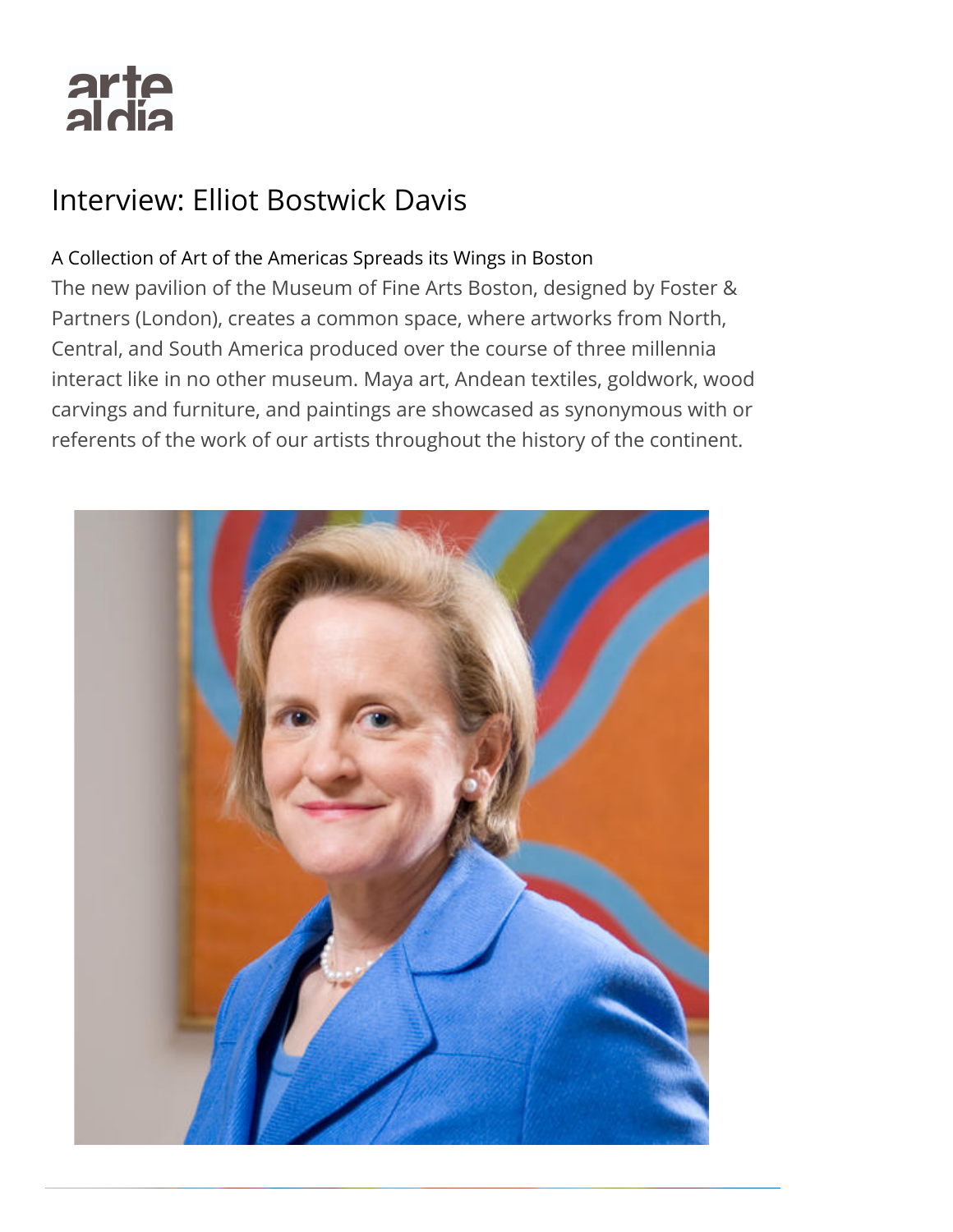Boston, one of themost conservative societies in the United States, is the center of a very progressive vision focused on expanding the knowledge of the arts of the Americas. At the Museum of FineArts Boston, a newwing gathers together examples of the artistic production of the continent over the course of three millennia, confirming the originality of thought and the creative interconnection behind this art like almost no museum has.

"I think all this shows that there is great openness and cutting-edge thinking in Boston, although we may not be a cultural or financial capital like New York," says Elliot Bostwick Davis, chair of the MFB's Art of the Americas department. "Museums are the guardians of culture, and we are demonstrating how to make this one work."

Designed by Foster & Partner (a firm that was also responsible for the ambitious renovation of the British Museum in London), this pavilion showcases more than five thousand artifacts and works of art. This is the first time that the museum has an adequate space to exhibit this rich legacy, illustrating and deciphering parallels in the artistic expressions of North, Central and South America from Pre- Columbian times to the late 20th century.

Inaugurated in November 2010, fifty-three galleries feature rare pieces in ceramics and exceptional examples of goldwork, textiles and fashion, wood carvings and furniture, sculpture and painting. In September 2011, the Museum will inaugurate a new wing for contemporary art, while the moveable divisions will allow each gallery to adjust the exhibition space to the required dimensions. "In this way, we can continue to rethink our work and our collection."

#### A museum connected to the city

As Malcolm Rogers, its director, has written, the Museum of Fine Arts Boston represents the crossroads where art and history meet.This institution is an open book ready to highlight the history of the American Revolution and of Boston as the "cradle of freedom."

With this new space, its Collection incorporates new wings not only to narrate these historical chapters, but especially to show the world what has happened in America before and after the Conquest.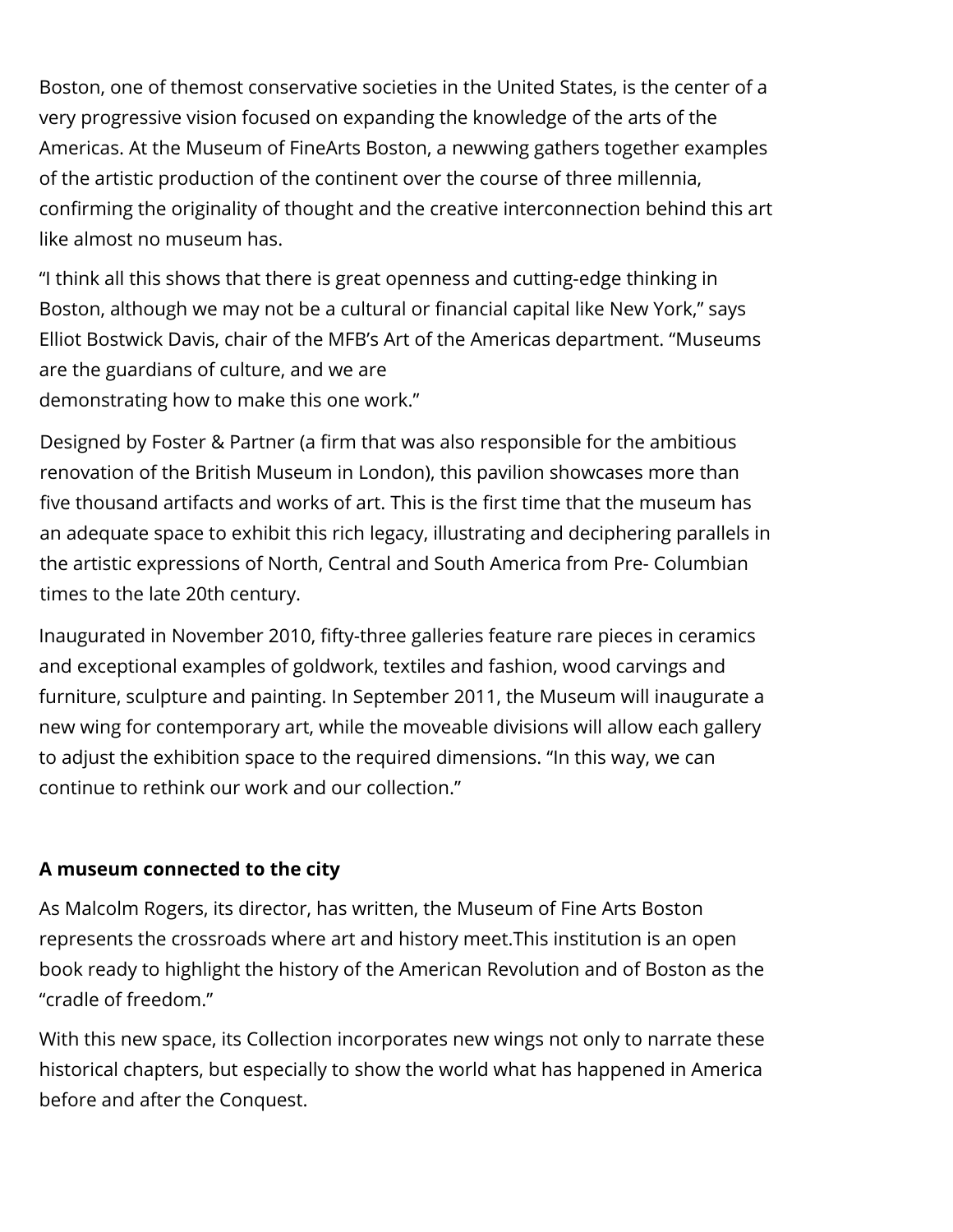"Our Collection was more focused on the art of the American colonies, but in 1999 we began to reorganize the museum and arrange the works chronologically and according to geographic areas," Bostwick Davis explains.The greatest challenge was to structure the collection of the Americas in such a way that it could interact with those other cultural poles such as Ancient Egypt, Greece, Asia, Oceania and Europe. Curators and educators from all the departments are working together to provide coherence to this idea. At the beginning, space was the priority, but that goal was met after an intense fundraising ncampaign that raised more than 500 million dollars. Close to 345 million dollars were invested in the project to renovate the beautiful Beaux Arts building dating from 1909.

The architectural project designed by Norman Foster and his team incorporated not only four floors hosting 53 new galleries but also a glass-enclosed courtyard, a grand public space and relaxation area that links the new wing to the historic Museum building. "The building has been designed for art and its function is that people enjoy art," Bostwick Davis asserts.

The extensive use of glass expands the physical boundaries of the Museum, in such a way that passers-by may see its interior, and visitors never lose contact with the city.

#### Pre-Columbian Cultures and Early Colonies

"One of the greatest surprises that this Art of the Americas Wing offers is that people never imagine that the collection of Pre-Columbian art is so important," Bostwick Davis reveals. Huge funerary urns created by Guatemala's Maya K'iché may be found at the entrance to the pavilion devoted to Ancient American and Native North American art, where this cultural journey begins.

This space also hosts a magnificent collection of artifacts, statuettes, ceramics, everyday objects and jewelry created by the Olmec and other ancient cultures from Mexico, Guatemala, Belize, El Salvador and Honduras. "That is the basis of the collection we were able to build thanks to some incredible donations, aimed at exploring the level of advancement of the different American civilizations before Columbus's arrival in the NewWorld."

The section showcases ornaments in gold and precious stones produced by native peoples from Central and South America such as Colombia's Tayrona indians. Also on view are musical instruments, amulets and figures used in fertility and war rituals, as well as colorful tapestries made using very complex weaving techniques, which are an example of the flowering of civilization interrupted by the Conquerors.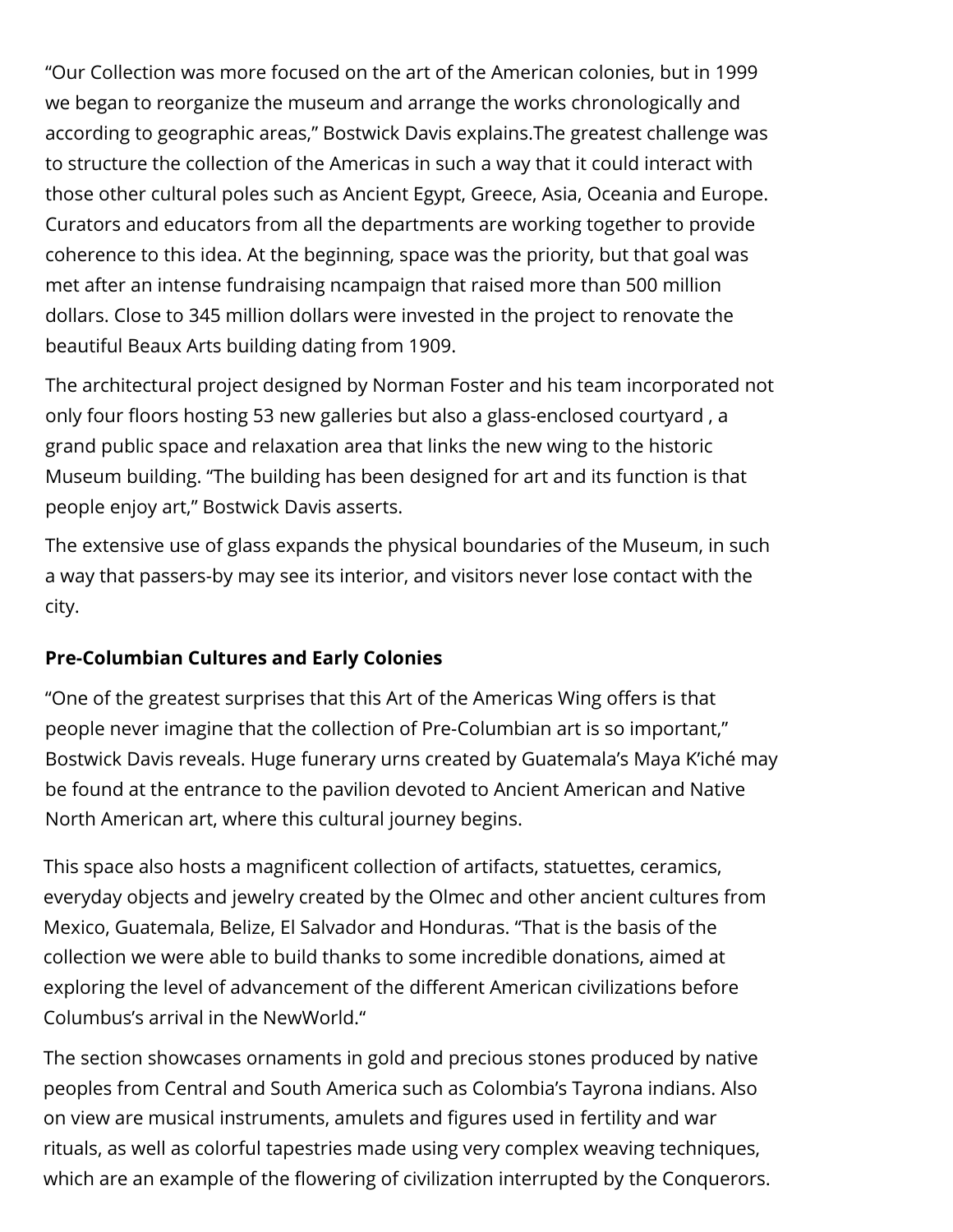"There is still much to showcase, but we must be patient because we must strictly check the provenance of the material we receive as donations."

Besides, this first level builds bridges linking it to the evolution of the native peoples of the United States and Canada through works that formed part of the Museum's initial collection in 1876 and others produced in recent times such as paintings, works on paper, basketwork, glass and textiles. Original furniture recreates the domestic atmosphere in typical early 18th century houses in New England, while tools and instruments and ship models explore the traditions of crafts, wood-carving and silverwork in the nascent colonies.

Likewise, a sublime selection of Colonial embroidery reveals the importance of that craft as part of women's education and

source of income at that time. Regrettably, artwork explanations and credits are found only in English, which greatly restrains access to information to non-Anglophone visitors.

#### From the Declaration of Independence to the 20th century

The core of this new pavilion is the collection of art produced in the aftermath of the American Revolution, in which John Singleton Copley's portraits of historical figures such as Paul Revere stand out. Copley's portrait of Revere is unprecedented, since it explores a facet that is quite different from his role as a hero of American Independence: he is depicted as a craftsman, with the silverwork that he and his father created. Among these objects, the famous silver "Son of Liberty Bowl", which he made in 1768 and which included the names of the signatories of the Declaration of Independence, is exhibited.

"Jorge Rivas, curator of the CPPC, came to the Museumrecently. I had a very good impression of his visit, since we are very interested in broadening our collection of 20th century Colonial and Latin American art," Bostwick Davis explains, and she emphasizes that alliances with institutions such as the Cisneros Collection are fundamental for these galleries to be able to host new and more numerous pieces from countries such as Brazil.

"What these 700 square feet host is only the beginning, but at least it gives a general idea of what that period was."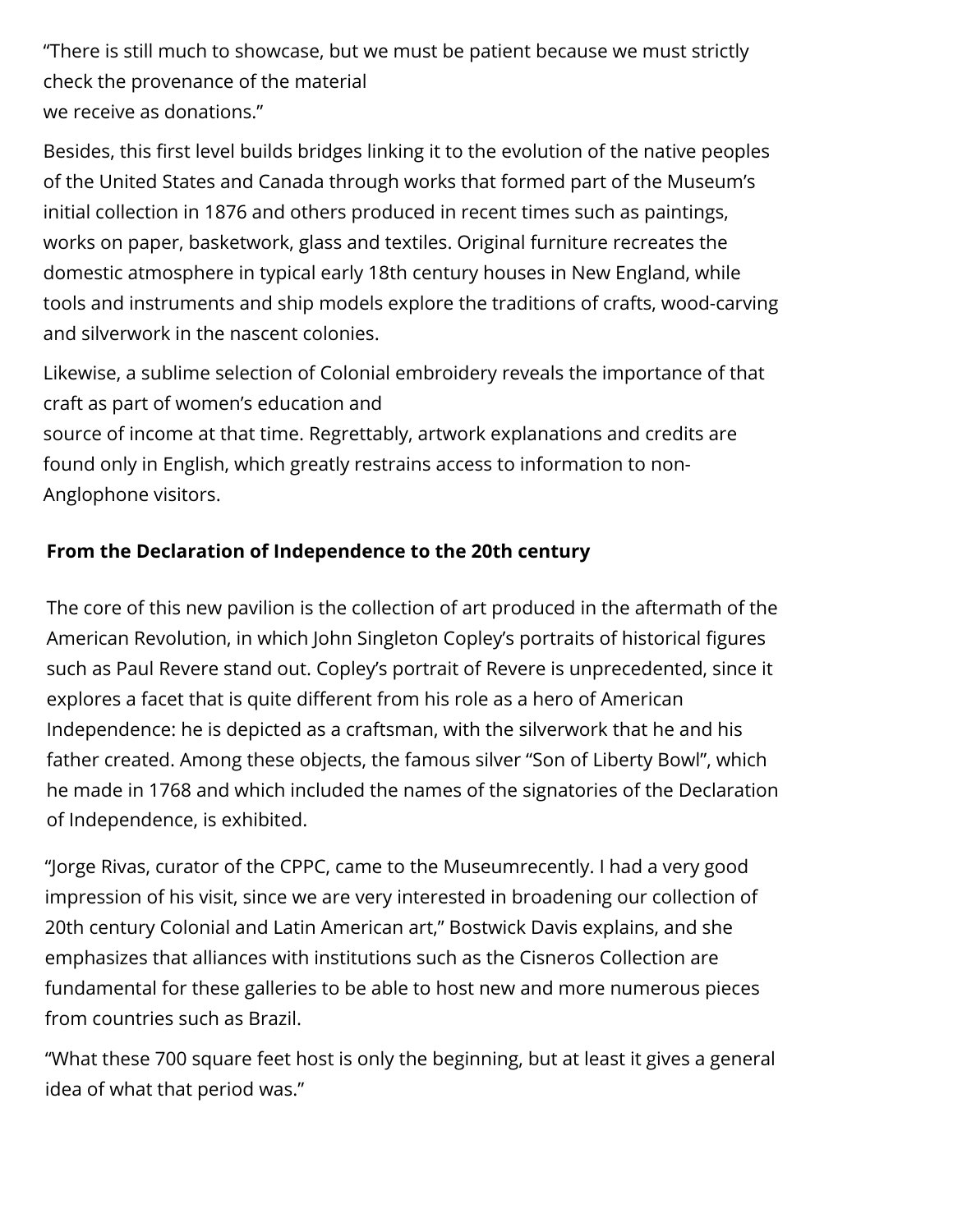Another level features a more in-depth exploration of the work of American artists who lived in the late 19th and early 20th century, such as the expatriate John Singer Sargent, whose comprehensive retrospective includes the most complete range of works in several media, among them the famous painting The Daughters of Edward Darley Boit (1882). Over 25 paintings, watercolors and drawings by this artist are on view. Other jewels in this gallery include a brilliant stained-glass window by Louis Comfort Tiffany, Parakeets and Gold Fish Bowl (circa 1893) and the 1895-98 pictorial embroidery made by Harriet Powers.

#### 20th Century: AWork in Progress

"One of the most powerful messages conveyed by this wing dedicated to contemporary art is the way in which it shows how the artists from the Americas have used references to their own environment and how many of them drew inspiration from ancient native American art."

The Argentine artist César Paternosto is one of the voices that has been chosen to exemplify this. His Stacatto (1965) was

one of the images shown all over Boston on billboards and banners during the campaign announcing the opening of the Art of the Americas wing.

"Fortunately, when Paternosto visited us in December he could see his work − so graphic, colorful and dynamic − all over town," says Bostwick Davis.

"He is one of the artists who have articulated the influence of elements we have seen in antique Andean textiles, in which geometry and the use of color are as important as they are in Paternosto's work."

This section devoted to contemporary art is still a work in progress which will show its new face in September. For the time being, its modest selection draws parallels between the work developed by Jackson Pollock, Alexander Calder and Roberto Matta in the United States during the period 1940- 1970. It also features basic works to understand the artistic evolution of Georgia O'Keeffe, Wifredo Lam and Joseph Cornell's surrealist experiments, and the connection between Joaquín Torres-García and different US artists of his time.

Thanks to the Cisneros Collection, the Museum can also show sculptures and paintings by Alfredo Hilto, Hélio Oiticica and other South American abstract artists.